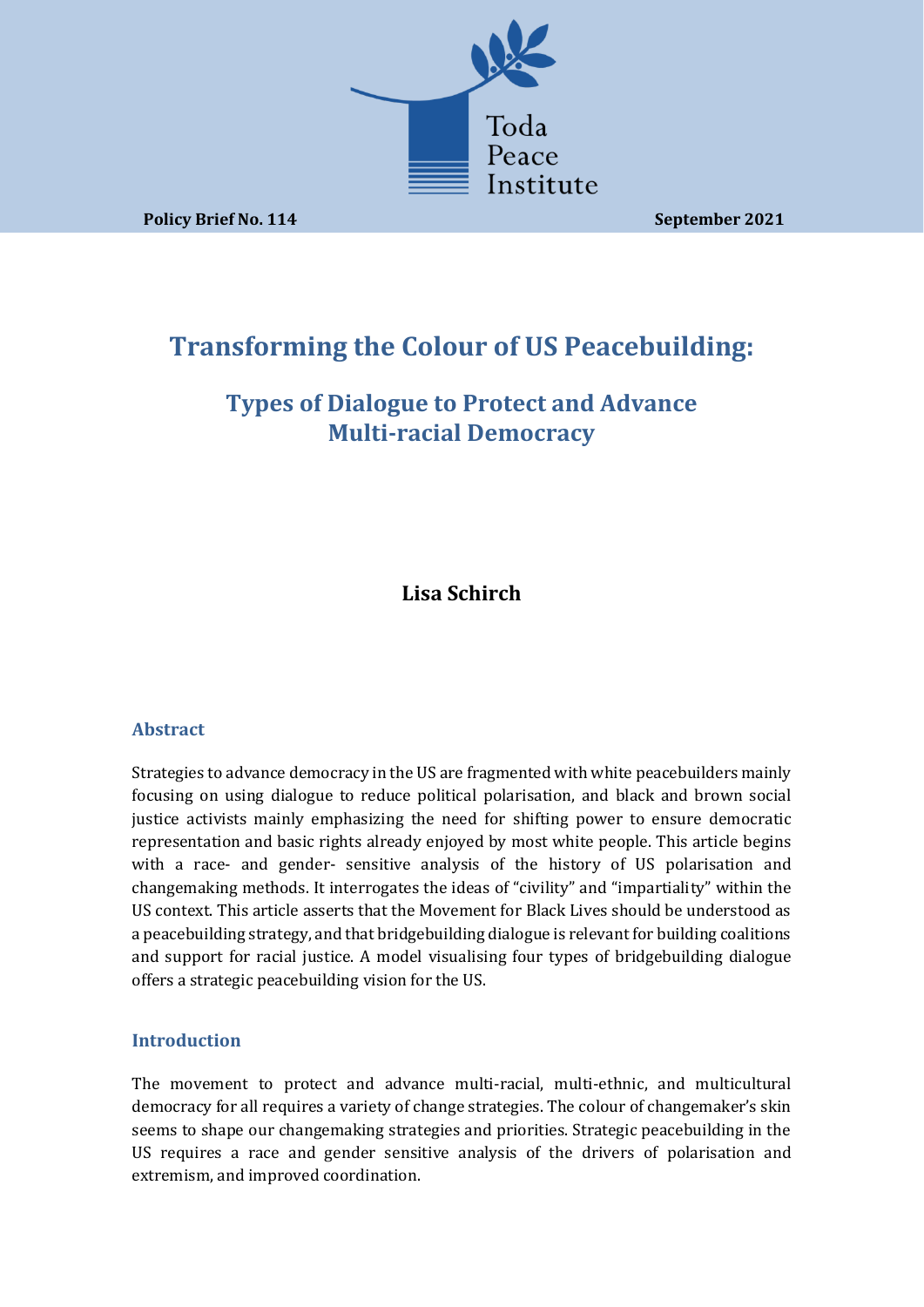US organisations that use the term "peacebuilding" or "bridgebuilding" are primarily whiteled and emphasise dialogue to addres[s](https://www.listenfirstproject.org/toxic-polarization-data) *[toxic polarisation](https://www.listenfirstproject.org/toxic-polarization-data)* across Republican and Democrat political divides. This approach focuses on how both political groups perceive that the other group dislikes, dehumanises and distrusts them [twice as much](https://beyondconflictint.org/wp-content/uploads/2020/06/Beyond-Conflict-America_s-Div-ided-Mind-JUNE-2020-FOR-WEB.pdf) as they actually do.<sup>1</sup> Social, religious, and political divisions increasingly reinforce each other. This approach highlights common ground, and points t[o research on perception](https://perceptiongap.us/) [gaps](https://perceptiongap.us/) which reveal that US Americans have more in common than we think we do*.* <sup>2</sup> This approach focuses on dialogue skills such as active listening, polarity management, finding common ground, and building social cohesion and trust. Bridgebuilders often emphasise terms like civility and value political impartiality so as to appeal to both Republican and Democratic narratives.

Social justice movement leaders are primarily black, indigenous, and people of colour (BIPOC). In general, black- and brown-led social justice activists focus on historic systemic inequities; truth, reconciliation, and reparation processes; and gaining political power to ensure equity in public decision-making. This approach highlights the legacy of slavery, systemic racism, and past and present violence against people with black and brown skin, along with widespread sexism, classism, antisemitism, Islamophobia, homophobia, xenophobia, and migrant phobia. Activists point to the forces aligned against multicultural democracy that work to disenfranchise voters, to repress social movements, and to maintain control over resources and decision-making. This approach centres on community organising, building coalitions and alliances, campaigning on political goals to ensure voting rights, and building equity into policies and institutions.

*Both* bridgebuilding dialogue *and* social justice activism are necessary peacebuilding strategies. This policy brief begins with a race-sensitive historical view of polarisation and changemaking in the US to offer insight into the colour of peacebuilding today. Next, the article compares diverse notions of "civility," a term popular with white changemakers and often critiqued by BIPOC scholars advocating resistance to oppression. The article then presents strategic peacebuilding frameworks that illustrate the complementarity of dialogue and people-powered social movements. The brief then describes the Movement for Black Lives (M4BL) as an essential part of strategic US peacebuilding. This leads to a section presenting a visual map of four different types of bridgebuilding dialogue between diverse groups in the US. The brief concludes with key recommendations for funders and civil society leaders to improve coordination in protecting and advancing nonviolent, democratic decision-making in a country that is racially, ethnically, and linguistically diverse.

<sup>1</sup> ["America's Divided Mind: Understanding the Psychology that Drives Us Apart."](https://beyondconflictint.org/americas-divided-mind/) *Beyond Conflict.* June 2020. This report is a summary of Moore-Berg, S.L., Ankori-Karlinsky, L., Hameiri, B., & Bruneau, E. (2020). "[Exaggerated](https://psyarxiv.com/d6bpe/)  [Meta-Perceptions Predict Intergroup Hostility Between American Political Partisans](https://psyarxiv.com/d6bpe/)." *Proceedings of the National Academy of Sciences*. 117(26) 14864-14872. https://doi.org/10.1073/pnas.2001263117

<sup>&</sup>lt;sup>2</sup> Yudkin, Daniel; Hawkins, Stephen; Dixon, Tim. ["The Perception Gap: How False Impressions are Pulling Amer](https://perceptiongap.us/media/anvpqwr2/perception-gap-report-1-0-3.pdf)[icans Apart"](https://perceptiongap.us/media/anvpqwr2/perception-gap-report-1-0-3.pdf) More in Common. June 2019.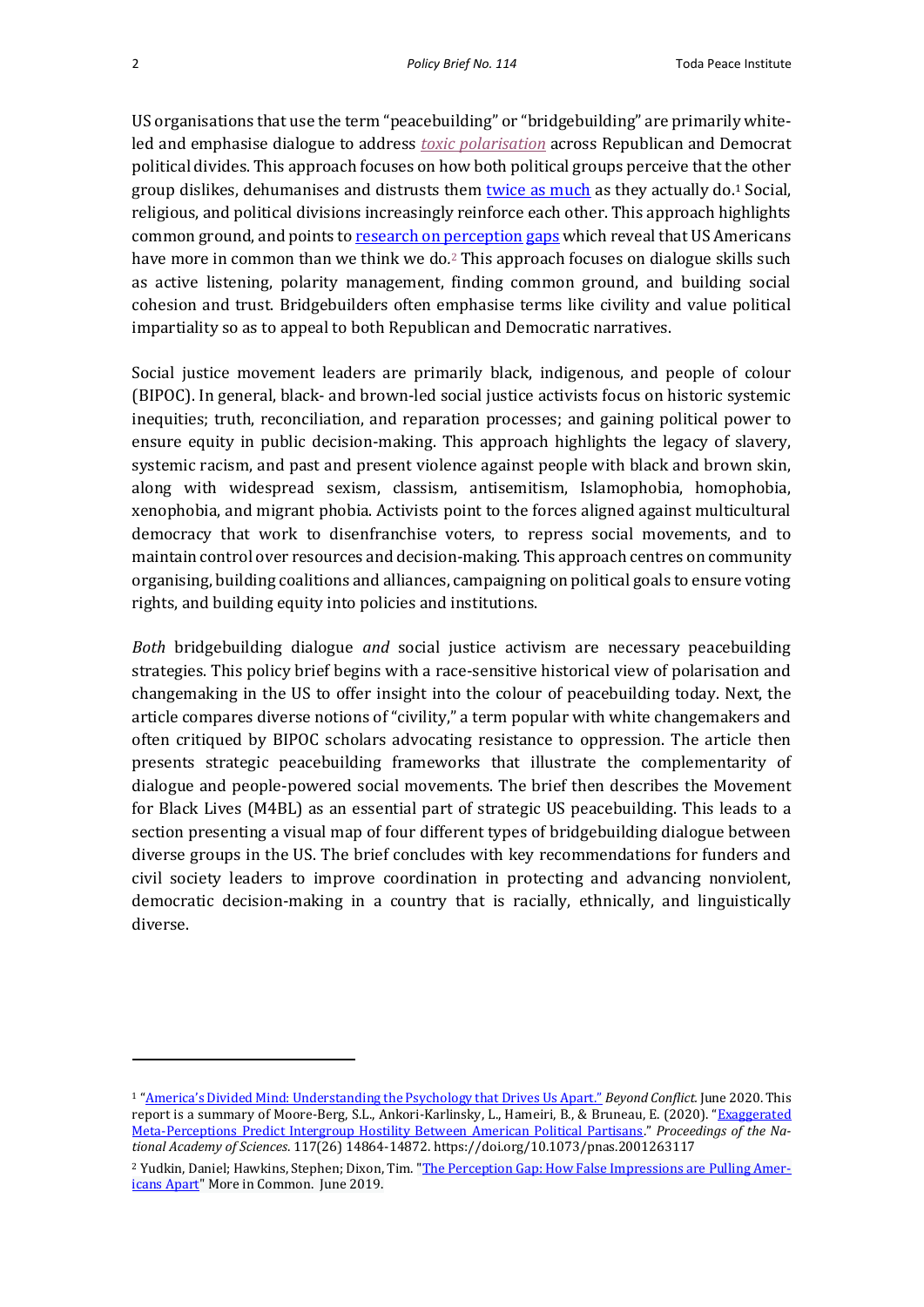#### **A Colour-Sensitive History of US Changemaking and Peacebuilding**

Black, brown, and white people have worked side by side in many movements to build a more inclusive democracy since the birth of the US. The black-led US Civil Rights Movement gave birth to the US government's [Community Relations Service](https://www.justice.gov/crs/about) (CRS), which refers to itself as "America's Peacemaker" for communities facing conflict based on actual or perceived race, colour, national origin, gender, gender identity, sexual orientation, religion, or disability.<sup>3</sup> Today, CRS facilitates "dialogue, mediation, training, and consultation to assist these communities to come together, develop solutions to the conflict, and enhance their capacity to independently prevent and resolve future conflict." In the international community, this is known as "peacebuilding." But the CRS website uses the word peacebuilding only to refer to similar efforts in other countries, suggesting that there is some type of distinction between changemaking to support democracy in the US and abroad.

Early US conflict resolution experts like Jim Laue worked directly with Martin Luther King in the 1960s as part of the civil rights movement that combined social justice activism with bridgebuilding dialogue. For Laue, taking sides with racial justice advocates and using dialogue with people across the political spectrum were both essential to what he called "conflict resolution." Laue worked with the Community Relations Service, and later taught at George Mason [University's Carter School for Peace and Conflict Resolution](https://carterschool.gmu.edu/), where other faculty also focused primarily on US-based conflicts. For Laue, supporting social justice was essential and more important than appearing strictly nonpartisan. Laue went on to help establish the government-funded US Institute of Peace (USIP) in the 1980s.

Today, USIP focuses on peacebuilding outside of the US. The term "peacebuilding" built its popularity in countries like the Philippines, Kenya, Colombia, and Afghanistan, where civil society leaders developed skills in conflict transformation and social movements in the 1980s and 1990s. US organisations and universities that used the term "peacebuilding" became focused primarily on using these skills outside of the US.

International organisations like the World Bank and the UN fund peacebuilding efforts primarily in "Fragile and Conflict Affected Situations" (FCS). The US is not on the official list [of FCS](https://www.worldbank.org/en/topic/fragilityconflictviolence/brief/harmonized-list-of-fragile-situations) even though many note that the [fragility of US elections,](https://foreignpolicy.com/2020/10/24/u-s-elections-struggling-democracy/) justice systems and economic inequality illustrate the similarity between the US and countries on the list like Kosovo and Nigeria. The UN and World Bank programmes on Fragility, Conflict, and Violence assume that fragility is linked to poverty. Yet many wealthy countries offer inadequate public services toward minority groups with black and brown skin. In the US, Canada and much of Europe, people with black and brown skin continue to suffer from the legacy of colonialism, slavery, and systematic violence, repression, and discrimination. But white-led peacebuilding organisations often did not characterise the US or European countries as "conflict-affected." There may be a variety of explanations for this. Perhaps daily police violence and structural inequities did not receive adequate media attention or affect white US peacebuilders' lives. Perhaps the largely white-led private foundations

<sup>3</sup> Levine, Bertram; Lum, Grande. (2020). *America's Peacemakers: The Community Relations Service and Civil Rights.* University of Missouri Press.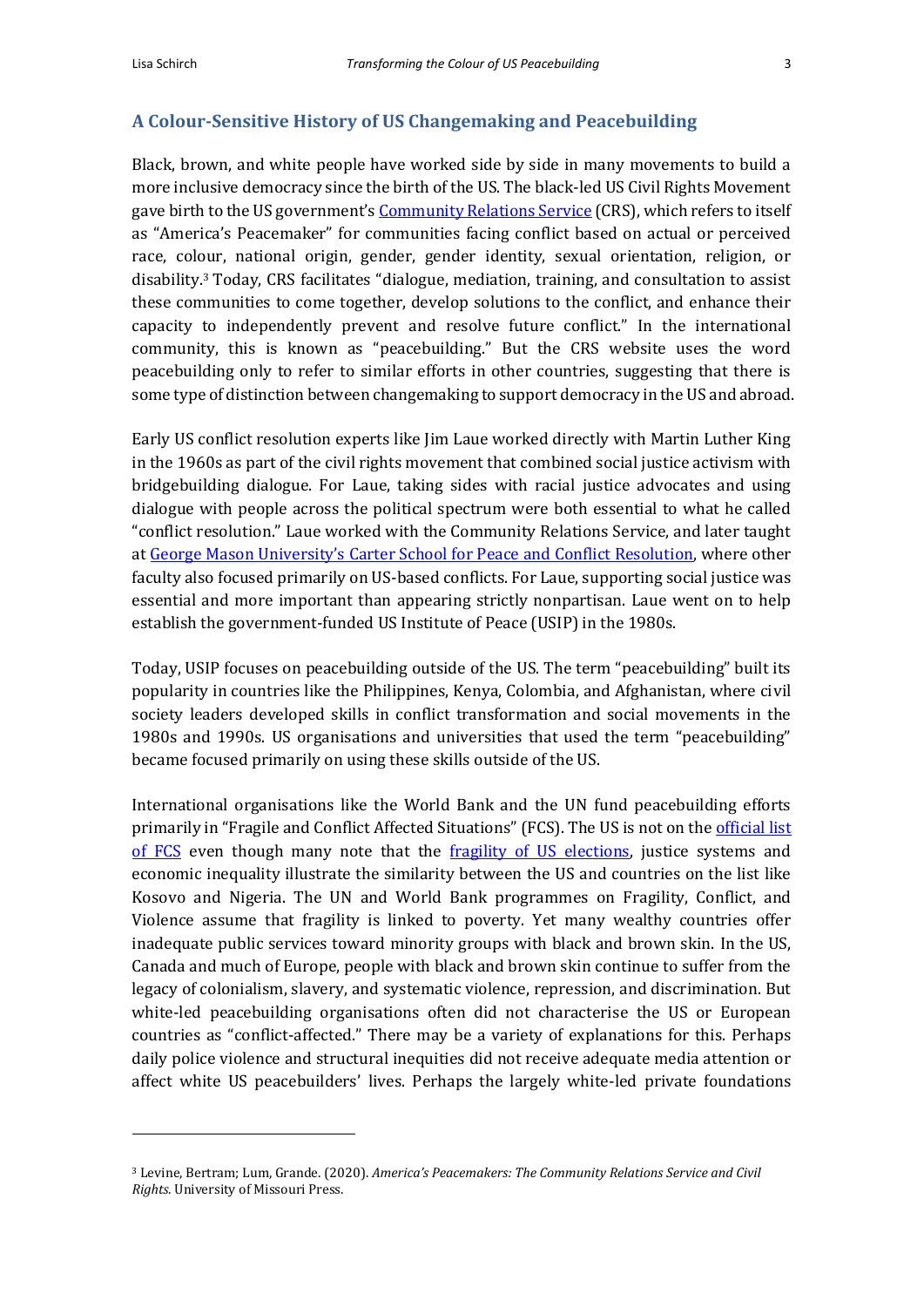primarily fund peacebuilding abroad, leading many white US peacebuilders to make a living working in other countries.

While the skill sets advocated by the King Center for Nonviolent Change, CRS, the USIP, and dozens of US university programmes related to the peacebuilding field are similar, the programmes tend to use different terminology. Like the Community Relations Service (CRS), prominent US civil society institutions like the **King Center** did not embrace the term "peacebuilding." Organisations led by the BIPOC community (black, Indigenous, and people of colour) largely used changemaking terms related to social justice, restorative justice, or community organising.

Around the world, the peacebuilding field in general does not have a colour. The  $UN$ [peacebuilding infrastructure](https://www.un.org/peacebuilding/document-topic/peacebuilding-architecture) and local civil society peacebuilding initiatives are led by people with diverse skin tones. US peacebuilding is distinct. There is a racial gap in terminology, and in the focus of US changemaking. [Strategic peacebuilding](https://www.amazon.com/Little-Book-Strategic-Peacebuilding-Framework/dp/156148427X) requires multiple stakeholders and strategies. <sup>4</sup> Strategic peacebuilding cannot succeed with a change strategy that separates bridgebuilding from racial justice or denounces legitimate protest and truth telling as "uncivil."

A historical analysis of polarisation in the US also provides insight into changemaking strategies.

## **Three Historical Elements of US Polarisation**

US polarisation is not simply a matter of differing views on policy between Democrats and Republicans. Three main drivers of US polarisation stymy dialogue between political parties: 1) the legacy of "us vs them" violence in US history; 2) media fragmentation and the weaponisation of disinformation on social media; and 3) an intentional Republican strategy to further polarise the US population.

Analysing US polarisation begins with an historical excavation of "us against them" exclusion and persecution layered underneath our current politics. Migrants from divided and oppressive European countries carried [generational trauma](https://www.resmaa.com/merch) and inter-ethnic distrust to the "New World." White migrants from different countries fought each other for territory, but bonded as they came into conflict with and committed genocide against hundreds of different Indigenous nations, many of whom were also already in conflict with one another.<sup>5</sup> The next layer of US polarisation came when white landowners and merchants organised the kidnapping and enslavement of people from West African coastal regions to work on US plantations. The founding of the US emerged from cooperation between people from different European nations, and the exclusion and persecution of people from Indigenous nations in the Americas and Africa. The US Constitution reflected these layers of exclusion by giving rights only to white male property owners. This legacy continues. Some white US

<sup>4</sup> Schirch, Lisa. (2005). *Little Book of Strategic Peacebuilding*. New York: Skyhorse Books.

<sup>5</sup> Menakem, Resmaa. (2017). *My Grandmother's Hands: Racialized Trauma and the Pathway to Mending Our Hearts and* Bodies. Las Vegas: Central Recovery Press.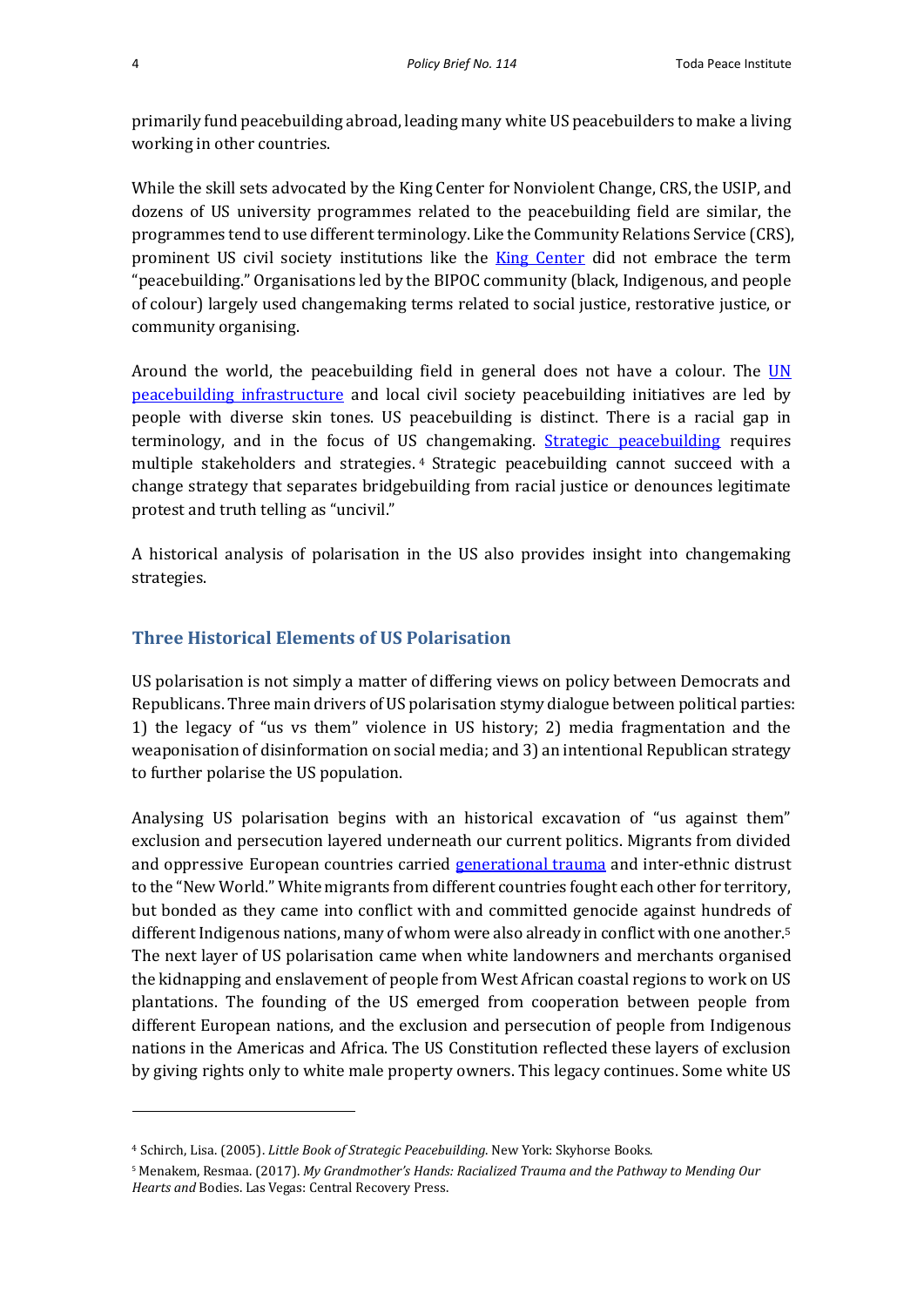political leaders exclude from that promise [people with black and brown skin](https://www.demos.org/blog/racism-destroying-right-vote) and all women.<sup>6</sup> On January 6 2021, [white extremists attempted to overthrow the US election](https://daily.jstor.org/the-legacy-of-racial-hatred-in-the-january-6-insurrection/)<sup>7</sup> which was <u>largely won by black and brown people</u>,<sup>8</sup> and now right-wing leaders are attempting to redistrict and restrict voting rights in states across the country to lessen the power of their black and brown votes and to [criminalize protesting](https://www.aclu.org/issues/free-speech/rights-protesters/anti-protest-bills-around-country)<sup>9</sup> or teaching in schools [about systemic racial discrimination](https://www.nbcnews.com/news/us-news/critical-race-theory-invades-school-boards-help-conservative-groups-n1270794)<sup>10</sup> (also known as "critical race theory"). Political polarisation today echoes this history of white supremacy which pits the interests of white men over those of everyone else.

Second, media plays a significant role in political polarisation. While the news media has always been dominated by white men, until the last twenty years, nonpartisan news media played an important role in presenting relatively politically unbiased information on key issues regarding public health and other policy and political issues. With the elimination in [1988 of the "Fairness Doctrine,"](https://en.wikipedia.org/wiki/FCC_fairness_doctrine) news media was no longer required to present fair and balanced coverage to avoid polarisation. There was a proliferation of news media stations tailored to specific audiences on both the left and the right, and some offered highly partisan commentary and disinformation framed as news. The advent of social media exacerbated this problem.<sup>11</sup> Today, political actors drive polarisation online through vast networks of disinformation that now shape the political opinions of large numbers of US Americans.

Third, rightwing media and political leaders adopted an explicit goal to undermine social cohesion and public trust in government, academia, science, and media - what **Limbaugh** [referred to as "the Four Corners of Deceit"](https://www.washingtonpost.com/opinions/2020/02/05/how-rush-limbaugh-made-trump-presidency-possible/). Unique within media polarisation, Fox News and Rush Limbaugh-style rightwing radio shows make deliberate attempts at undermining social cohesion. These media outlets amplify polarisation over the science of Covid masks and vaccines, and undermine public trust in government related to regulation, public services, and elections. At least some Republican leaders have been explicit that their aim is to further polarise US Americans with the goal of undermining democracy and eliminating Constitutional checks and balances on executive power. In August 2021, Republican media personalit[y Tucker Carlson praised Hungarian authoritarian leader Viktor Orban](https://www.theguardian.com/media/2021/aug/07/tucker-carlson-hungary-viktor-orban-donald-trump) who came to power through a deliberate strategy of divide and conquer, whipping up public fear of immigrants, and a steady media control to disseminate disinformation. Leaders intent on authoritarian rule view polarising the public as necessary as part of a deliberate strategy to [undermine democracy](https://www.penguinrandomhouse.com/books/562246/how-democracies-die-by-steven-levitsky-and-daniel-ziblatt/) and consolidate power.

<sup>6</sup> McElwee, Sean. (2015). ["Racism Is Destroying the Right to Vote."](https://www.demos.org/blog/racism-destroying-right-vote) *Demos*. May 18.

<sup>7</sup> Nevius, Marcus P. (2021). ["The Legacy of Racial Hatred in the January 6 Insurrection."](https://daily.jstor.org/the-legacy-of-racial-hatred-in-the-january-6-insurrection/) *JSTOR Daily.* February 24.

<sup>8</sup> Ross, Janell. (2020). "How Black voters in key [cities helped deliver the election for Joe Biden."](https://www.nbcnews.com/news/nbcblk/how-black-voters-key-cities-helped-deliver-election-joe-biden-n1246980) *NBC News.* November 7.

<sup>9</sup> Rowland, Lee; Eidelman, Vera. \*2017). ["Where Protests Flourish, Anti-Protest Laws Follow."](https://www.aclu.org/issues/free-speech/rights-protesters/anti-protest-bills-around-country) American Civil Liberties Union. February 17; Waldron, Travis. (2021). "Republicans Are Criminalizing The Democratic Process [For People Of Color."](https://www.huffpost.com/entry/republicans-anti-protest-laws-voting-restrictions_n_60d5f163e4b0b6b5a165ac1a) *Huffpost.* June 16.

<sup>10</sup> Kingkade, Tyler; Brandy Zadrozny, Brandy; Collins, Ben. (2021). "Critical race theory battle invades school boards — with help from conservative groups." *NBC News.* June 15.

<sup>11</sup> Schirch, Lisa. (2021). Social Media Impacts on Conflict and Democracy: The Techtonic Shift. Sydney: Routledge Press.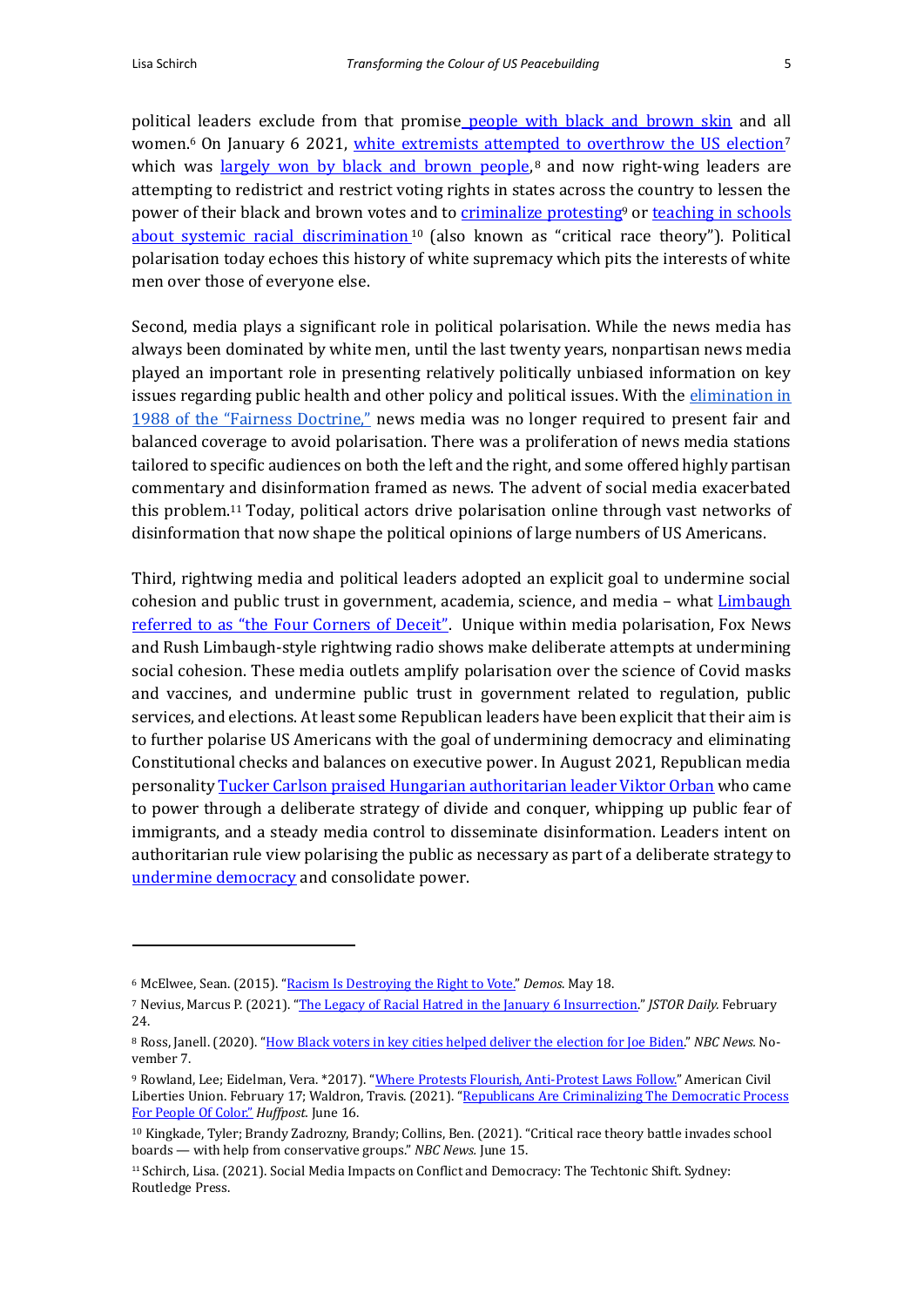Today, researchers distinguish between different types of polarisation. *Issue polarisation* refers to people holding different points of view on public issues. <sup>12</sup> *Affect polarisation* occurs when people actively dehumanise or demean the dignity of people who hold different opinions.<sup>13</sup> Political polarisation today reflects both a disagreement on policy views, as well as dehumanisation of human dignity.

Both issue and affect polarisation in the US are a result of historical oppression and a deliberate political strategy. Right-wing political forces now and in the past use political power, policymaking, and the media to increase social divisions and undermine social cohesion.

Attempts at dialogue must take place with this analysis in mind. Dialogue skills enable clear communication about conflictual topics relevant to *issue polarisation* without name-calling or other communication tactics. But it is not yet clear that dialogue alone can transform *affect polarisation* that dehumanises or denigrates others' identity.

A deeper exploration of the dilemmas of the concepts of civility and impartiality is an important element in this discussion.

### **The Dilemmas of "Civility"**

Peacebuilding in the US is complicated by conflicting ideas of what civility and impartiality mean in this context. Human dignity is a central concept in both approaches.

Bridgebuilders promote "civility," often referring to talking calmly and respectfully to people with different viewpoints and trusting the institutions of democracy to bring change. The [Institute for Civility in Government](https://www.instituteforcivility.org/who-we-are/what-is-civility/) defines the term as "*claiming and caring for one's identity, needs and beliefs without degrading someone else's in the process."* Decades of [research](https://doi.org/10.1177%2F1368430203006001009) attest to the positive impact of experiencing or even witnessing respectful intergroup contact. "Civil" intergroup contact can improve inter-group relationships and [sense of wellbeing.](https://www.instituteforcivility.org/2016/01/07/political-correctness-is-a-red-herring-civility-is-the-issue/)<sup>14</sup> Being "nice" is an effective change strategy. Communicating with another group in ways that respect their fundamental human dignity can help achieve one's own group's goals. Stephen Carter notes that ''civil listening'' is a necessary complement to civil disobedience and is essential ''etiquette of democracy.<sup>15</sup> Peacebuilding communication skills enable more productive and effective communication between people to build trust and protect dignity. Bridgebuilding groups like **[Braver Angels](https://braverangels.org/)** facilitate civil debates,

[https://doi.org/10.1177/1368430203006001009](https://doi.org/10.1177%2F1368430203006001009)

<sup>12</sup> Mason, L. (2015). `I Disrespectfully Agree': The Differential Effects of Partisan Sorting on Social and Issue Polarization. *American Journal of Political Science, Vol.* 59(1), 2015, pp. 128-145.

<sup>13</sup> Iyengar, Shanto, Gaurav Sood, and Yphtach Lelkes. "Affect, not ideology a social identity perspective on polarization." *Public Opinion Quarterly. Vol.* 76 (3), 2012. pp. 405–431.

<sup>14</sup> Dovidio, John F.; Gaertner, Samuel L.; Kawakami, Kerry. "Intergroup Contact: The Past, Present, and the Future." *Group Processes and Intergroup Relations.* January 1, 2003. 6(1):5-21.

<sup>15</sup> Carter, Stephan. (1996). *The Dissent of the Governed: A Meditation on Law, Religion, and Loyalty.* Cambridge, Mass.: Harvard University Press.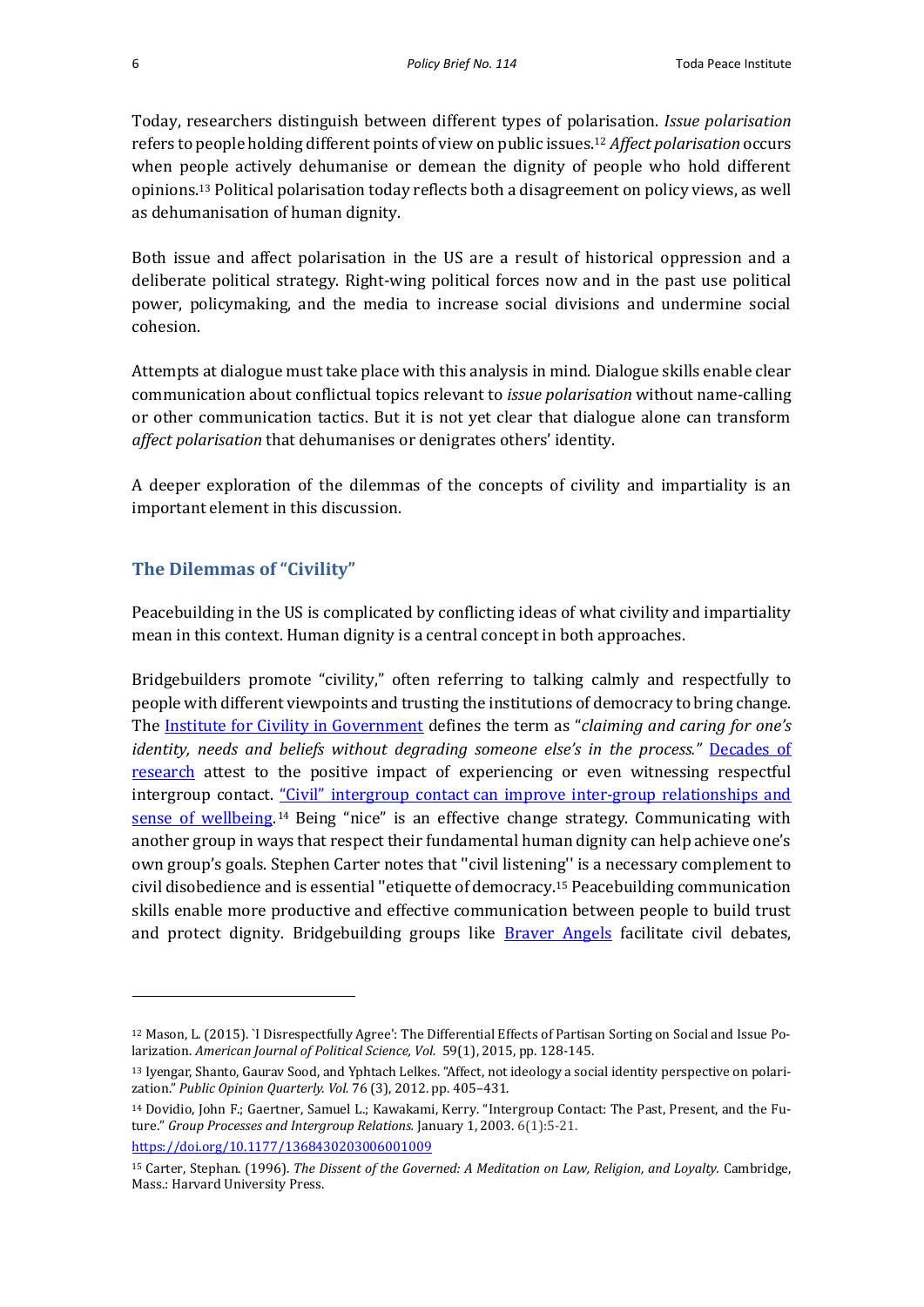conversations, and dialogue across political divides in brave spaces to have difficult conversations.

On the right, some hear calls for civility as "political correctness" and as attempts to censor white Americans' fears related to the loss of a white majority with the US demographic [shift.](https://www.pewresearch.org/fact-tank/2019/08/21/u-s-counties-majority-nonwhite/)<sup>16</sup> The Institute for Civility critiques the conflation of civility with political correctness, which they see as a superficial effort to not offend another group with speech or action by enforcing censorship or suppression of actual beliefs. Political correctness simply masks the incivility of prejudice or dehumanisation that does exist.<sup>17</sup>

Yet at the same time, r[ight wing media denounces Black Lives Matter activists as "uncivil"](https://www.mediamatters.org/black-lives-matter/right-wing-media-vilify-black-lives-matter-movement-grows) because they name injustices and provoke discomfort in their calls to disrupt the status quo.<sup>18</sup> Researchers explore the history of the term civility during colonial times when white Europeans viewed their culture and own extreme violence as "civil" while viewing local cultures and resistance to colonialism as "barbaric" and in need of "civilising."<sup>19</sup> Activists ask why naming and protesting racism is considered "uncivil" when the term civility is not applied to everyday violence against people with black and brown bodies.

Across the political spectrum, many white people feel uncomfortable talking about racism, as if it is uncivil to name racism, or to confront racist attitudes, actions, or policies. White people may protest that such "name calling" is uncivil, disrespectful, or even dehumanising. But white discomfort at naming racial injustices is not dehumanising. While naming racism may be uncomfortable, it does not compare to the dehumanising daily experiences facing black and brown people.

Some on the left perceive calls for "civility" as an attempt to silence opposition and resistance to human rights violations or as a ["cudgel against people of](https://www.npr.org/sections/codeswitch/2019/03/14/700897826/when-civility-is-used-as-a-cudgel-against-people-of-color) colour."<sup>20</sup> For some, the goal of [civility places unity above justice,](https://www.yesmagazine.org/opinion/2021/03/02/racial-justice-civility) focusing on harmony between white people instead of working for racial justice.<sup>21</sup> Some argue dialogue and listening demand too much time, patience, and bravery from the communities of colour already exhausted from social change efforts. Journalists have pointed out that the call for "civility" benefits those with privilege and punishes those who express legitimate anger at individual or systemic oppression.<sup>22</sup>

<sup>&</sup>lt;sup>16</sup> Krogstad, Jens Manuel. (2019). "Reflecting a demographic shift, 109 U.S. counties have become majority [nonwhite since 2000."](https://www.pewresearch.org/fact-tank/2019/08/21/u-s-counties-majority-nonwhite/) Pew Research Center. August 19.

<sup>17</sup> Zolkover, Adam. ["Political Correctness is a Red Herring; Civility is the Issue."](https://www.instituteforcivility.org/2016/01/07/political-correctness-is-a-red-herring-civility-is-the-issue/) *The Institute for Civility in Government.* January 7, 2016.

<sup>&</sup>lt;sup>18</sup> Hagle, Courtney. (2020). ["Right-wing media vilify Black Lives Matter as the movement grows."](https://www.mediamatters.org/black-lives-matter/right-wing-media-vilify-black-lives-matter-movement-grows) Media Matters. June 24.

<sup>19</sup> Jordheim, Helge, et al. (2012)[. Civility, Virtue and Emotions in Europe and Asia.](https://www.hf.uio.no/ilos/english/research/projects/civility/index.html) University of Oslo, Norway. January. https://www.hf.uio.no/ilos/english/research/projects/civility/

<sup>20</sup> Bates, Karen Grigsby. ["When Civility Is Used As A Cudgel Against People Of Color."](https://www.npr.org/sections/codeswitch/2019/03/14/700897826/when-civility-is-used-as-a-cudgel-against-people-of-color) *National Public Radio*. March 14, 2019.

<sup>21</sup> Zamalin, Alex. (2021). ["Civility Won't End Racism."](https://www.yesmagazine.org/opinion/2021/03/02/racial-justice-civility) *YES! Magazine.* March 2.

<sup>22</sup> Anyangwe, Eliza. (2019). "[The case against civility: who is your niceness really helping](https://thecorrespondent.com/140/the-case-against-civility-who-is-your-niceness-really-helping/15949190180-bf18dd58)?" *The Correspondent*. 26 November 2019.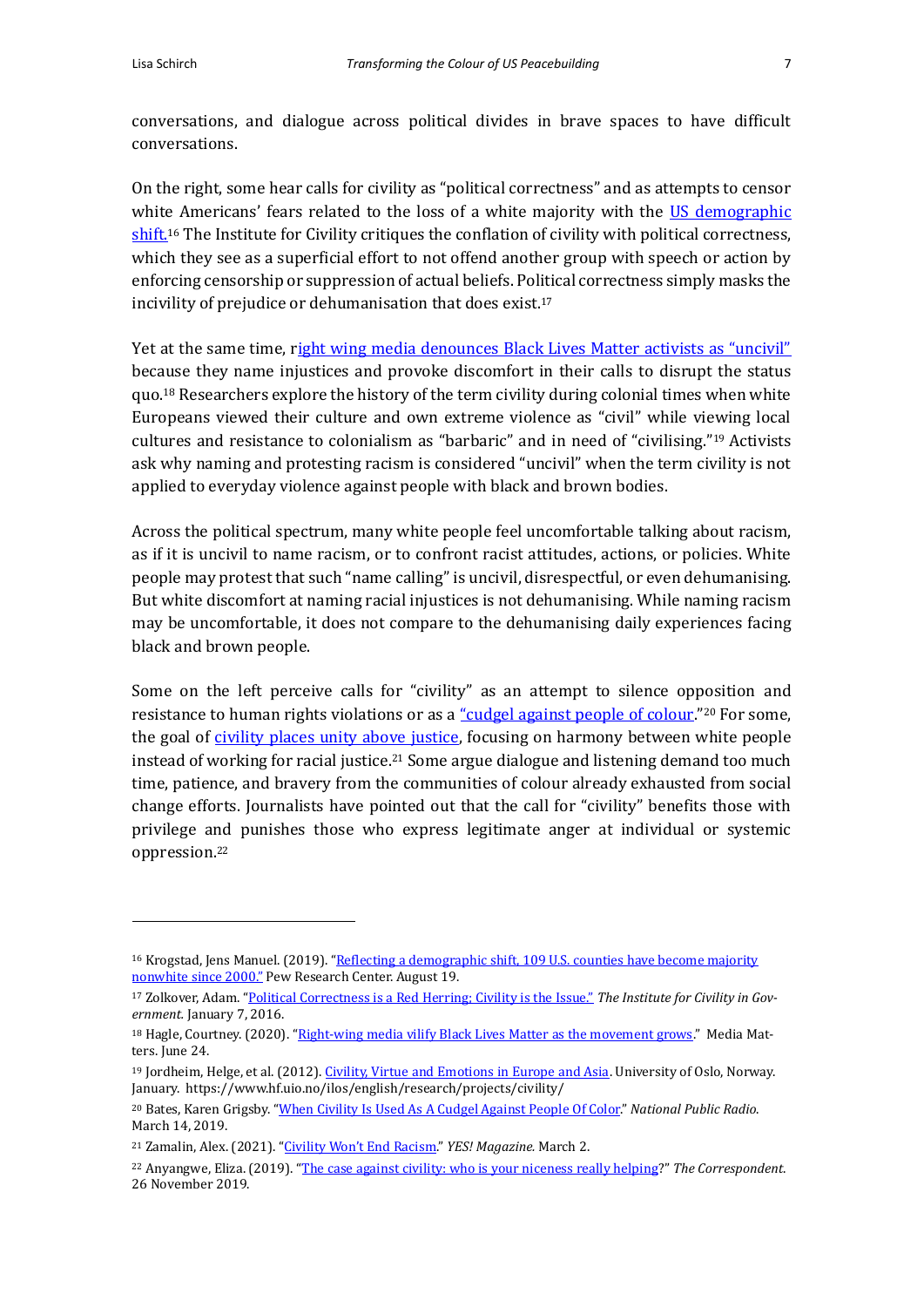For both social justice activists and their opponents, "protest isn't civil."<sup>23</sup> The widespread connotation of civility as "niceness" does not sit well with either the left or the right. The competing definitions and interpretations of the term civility are problematic. If 'civility' means speaking about conflict in ways that do not dehumanise or assault the inherent human dignity of others, the term "effective communication" may be a more accurate and acceptable term less burdened by colonial history, assumptions about silencing dissent, or racist connotations.

#### **The Dilemmas of "Impartiality"**

Like the term civility, the concept of impartiality is also problematic. Impartiality is used in several different ways. First, it can simply mean not declaring overt support for either political party. In this sense, it is political neutrality or not taking a stand on issues or sides of an issue. Many mediators assume they are "third party neutrals" and view their credibility as stemming from their refusal to be explicit on their values or beliefs. Second, impartiality can mean making deliberate efforts to humanise and treat all people with dignity. This approach may also be called "multi-partiality" or an attempt to see different points of view. In this view, cofacilitators from different polarised groups may work together, or the facilitator or mediator makes their values explicit while taking steps to recognise the dignity of all people. Third, impartiality can mean avoiding even the terminology associated with a political party. Peacebuilding in the US reflects the dilemmas inherent in these different definitions.

Bridgebuilders across the political spectrum usually emphasise political impartiality because they want to facilitate a dialogue where all Republicans and Democrats will feel safe. They believe impartiality will assist in identifying common ground, which they perceive to be protecting US democracy. Yet while some white Democrats and Republicans may share a goal of multicultural democracy, there seems to be declining support for [democratic governance.](https://news.vanderbilt.edu/2019/10/14/support-for-democracy-in-a-slump-across-americas-according-to-new-survey/)<sup>24</sup>

To protect their impartial stance, some bridgebuilders may avoid terms associated with social justice, since Republican media and leader[s define the term as economic socialism](https://www.commentary.org/john-steele-gordon/social-justice-a-solution-in-search-of-a-problem/) or wealth distribution.<sup>25</sup> Some white Americans in both parties may be hesitant to fully embrace the M4BL movement that would build a more inclusive democracy. Widespread disinformation about the Black Lives Matter movement among right wing media has led to false and [dangerous impressions of its goals.](https://www.adl.org/disinformation-propaganda-advocating-for-violence-against-white-people-using-hashtags-associated) Right wing media and white supremacist organisations like the KKK falsely assert that Black Lives Matter urges the killing of white people.<sup>26</sup> Some Republicans assert the term "social justice" refers to "identity politics" and what they see as illegitimate grievances. Recent Republican efforts to push public schools

<sup>23</sup>Newkirk II, Vann R, (2018). ["Protest Isn't Civil"](https://www.theatlantic.com/ideas/archive/2018/06/the-civility-instinct/563978/) *The Atlantic*. 28 June.

<sup>&</sup>lt;sup>24</sup> Entman, Liz. (2019). ["Support for democracy in a slump across Americas, according to new survey."](https://news.vanderbilt.edu/2019/10/14/support-for-democracy-in-a-slump-across-americas-according-to-new-survey/) Vanderbilt University. October 14.

<sup>25</sup> Gordon, John Steele. (2013). "Social Justice: A Solution in Search of a Problem." *Commentary.* April 2.

<sup>&</sup>lt;sup>26</sup> Antidefamation League. (2020). "Disinformation: Propaganda advocating for violence against white people [using hashtags associated with Black Lives Matter and](https://www.adl.org/disinformation-propaganda-advocating-for-violence-against-white-people-using-hashtags-associated) antifa."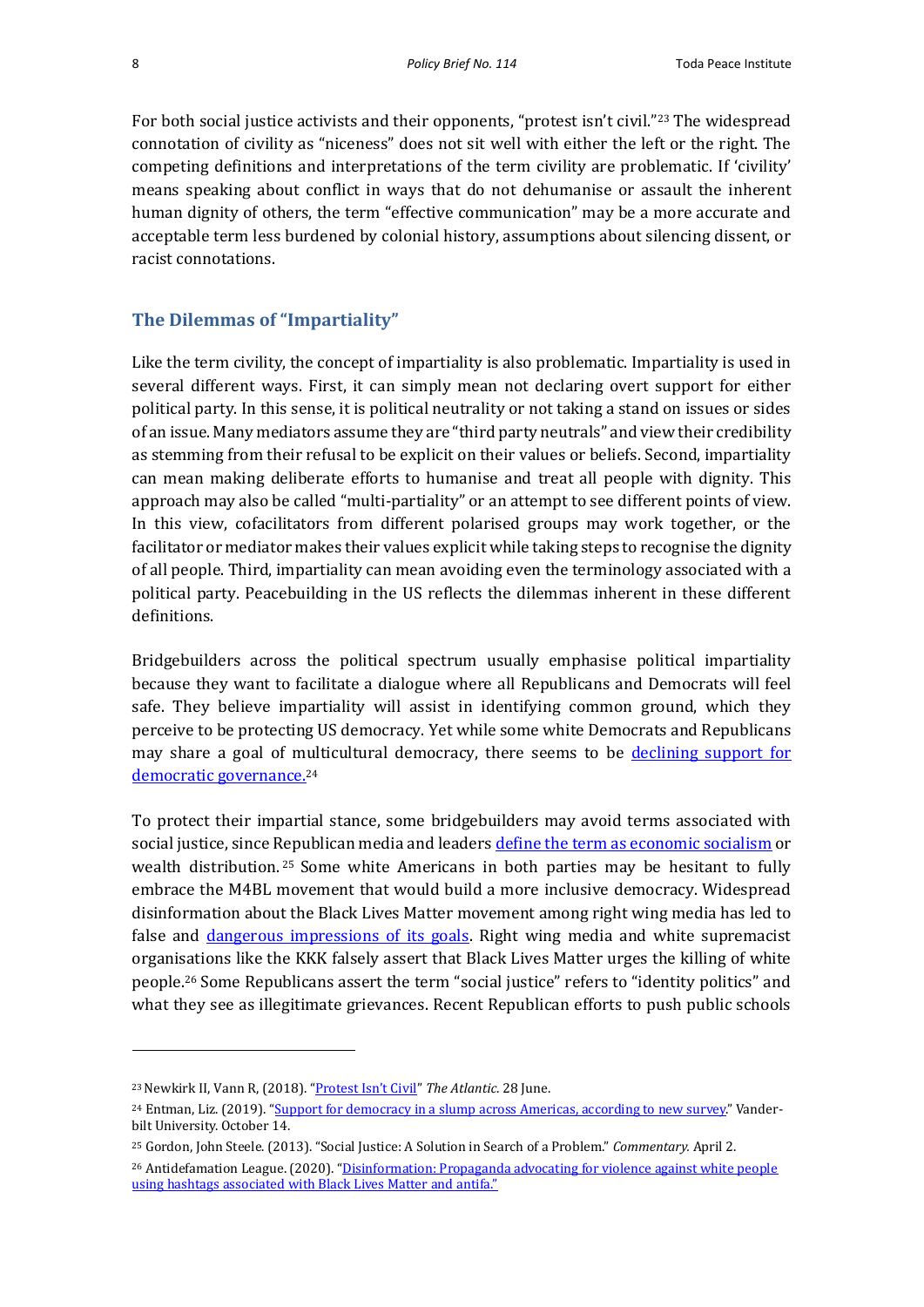and institutions to ban "Critical Race Theory" include [lists of all words viewed as partisan,](https://americarenewing.com/issues/list-critical-race-theory-buzzwords/?fbclid=IwAR2YfbPMiiJlnufd7mZvMqdQ9cO7O4F0_UDNHviHpEIoRO0O8xaprQdGXZE) including terms like cultural awareness, racial healing, diversity, and multiculturalism.<sup>27</sup> Prominent rightwing media personalities deny the legacy of slavery impacts society today.<sup>28</sup>

What does it mean to be impartial when terms like cultural awareness and racial healing are viewed as partisan ideas? Is it possible to protect multicultural democracy while delicately avoiding such terms? What does it sound like to a person of colour to hear about a peacebuilding initiative that does not use the term social justice or racial healing for fear of offending Republicans? Is a dialogue that excludes these terms safe or productive for BIPOC people? Attempts at impartiality may end up crossing the line toward ignoring the legacy of slavery or avoiding the urgency to prevent violence toward black and brown people. Where is the line between acceptable attempts at impartiality?

Some social justice activists remain politically impartial by critiquing both Republicans and Democrats for attempting to maintain the status quo white rule which limits the full freedoms and rights of black and brown people. Yet social justice activists assert there is no valid multi-partial stance toward systemic racism. They take a firm partial view that "social justice" means quite simply a society that works for everyone, where there is equity in delivery of public services. Black and brown activists and their white allies point out that listening to racist attitudes itself is harmful and traumatic. Attempting to "understand" another person's racist attitudes can appear to be giving space to or reinforcing those beliefs. Citing the Nazis, as many often do, some ask the rhetorical question of whether dialogue between Nazis and Jews would have done anything to stop the Holocaust.

These discussions of the meaning of civility and impartiality provoke important questions for peacebuilders. Is bridgebuilding to support multicultural democracy possible when Republican leaders attempt to undermine multicultural democracy? Does a focus on US political polarisation between Democrats and Republicans distract from a larger historical story of who is considered a human being and who is not in the US? How do we view political polarisation alongside a lens of racial and gender oppression? If one political party is attempting to increase polarisation to usher in the end of democracy, where does dialogue fit into this strategy?

## **Comparing and Contrasting Dialogue and Movement Building**

There are some distinct differences between bridgebuilding dialogue and social justice movements. The table below summarises how the two strategies have a distinct analysis of the problem, unique strategies, different understandings of civility, and a different view on impartial stance.

<sup>&</sup>lt;sup>27</sup> Center for Renewing America. "Critical Race Theory Terms." May 25, 2021 found a[t https://americarenew](https://americarenewing.com/issues/list-critical-race-theory-buzzwords/?fbclid=IwAR2YfbPMiiJlnufd7mZvMqdQ9cO7O4F0_UDNHviHpEIoRO0O8xaprQdGXZE)ing.com/issues/list-critical-race-theory-buzzwords/?fbclid=IwAR2YfbPMiiJlnufd7mZvMqdQ9c0704F0\_UD-[NHviHpEIoRO0O8xaprQdGXZE](https://americarenewing.com/issues/list-critical-race-theory-buzzwords/?fbclid=IwAR2YfbPMiiJlnufd7mZvMqdQ9cO7O4F0_UDNHviHpEIoRO0O8xaprQdGXZE)

<sup>28</sup> Rothman, Noah. (2019). *Unjust: Social Justice and the Unmaking of America*. Washington DC: Regnery Gateway.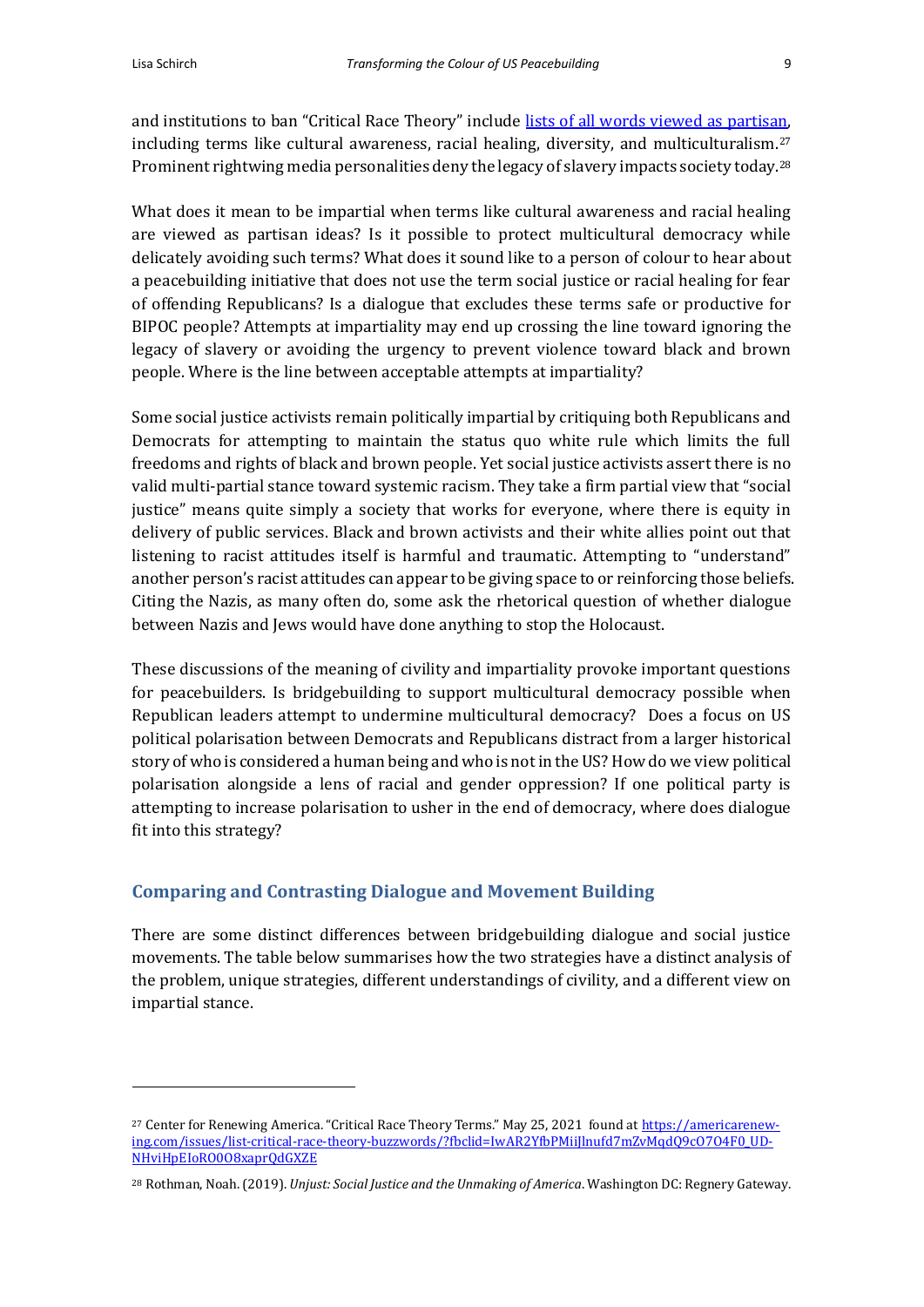Bridgebuilding dialogue emphasises toxic political polarisation between Democrats and Republicans as the main issue. Their strategy aims to bring people together across political divides through civility, which they view as talking respectfully and trusting democratic processes of reform and change that require patience and time. Bridgebuilders emphasise impartiality to political parties, usually attempt to use impartial language avoiding terms like racial or social justice and assume a shared goal of multicultural democracy.

Social justice movement builders emphasise systemic racism and oppression as the main issue. Their strategy is to shift power to find greater equity in US democracy. They view the concept of "civility" as largely an attempt to silence those who name or protest injustice. Social justice movements in the US often lean toward the Democratic party, though they criticise both parties for slow progress toward equity.

|                            | <b>Bridgebuilding</b><br><b>Dialogue</b>                                   | <b>Social Justice</b><br><b>Movement Building</b>                                        |
|----------------------------|----------------------------------------------------------------------------|------------------------------------------------------------------------------------------|
| Analysis of the<br>Problem | Toxic polarisation                                                         | Systemic racism and<br>oppression                                                        |
| <b>Strategies</b>          | Dialogue across political<br>divides                                       | Shifting power to end systemic<br>racism                                                 |
| <b>Notion of Civility</b>  | Talking respectfully and<br>trusting institutional<br>democratic processes | Silencing those who name or<br>protest injustice                                         |
| <b>Impartiality Stance</b> | Impartial to political<br>parties; Partial to<br>multicultural democracy   | Leans toward Democratic<br>party but also critical of the<br>left;<br>Partial to justice |

This chart highlights the distinctions between these two approaches. But both bridgebuilding and movement building are necessary and can be complementary. Strategic peacebuilding requires rethinking terms like civility and impartiality to imagine a positive role for dialogue and movement building across the political spectrum.

# **Strategic Peacebuilding Requires Prophetic Truth Telling and Dialogue**

Social change happens through an alchemy of truth telling, justice, mercy for offenders, and peaceful dialogue. Citing Psalm 84, [John Paul Lederach describes strategic peacebuilding as](http://www.intractableconflict.org/www_colorado_edu_conflict/transform/jplchpt.htm)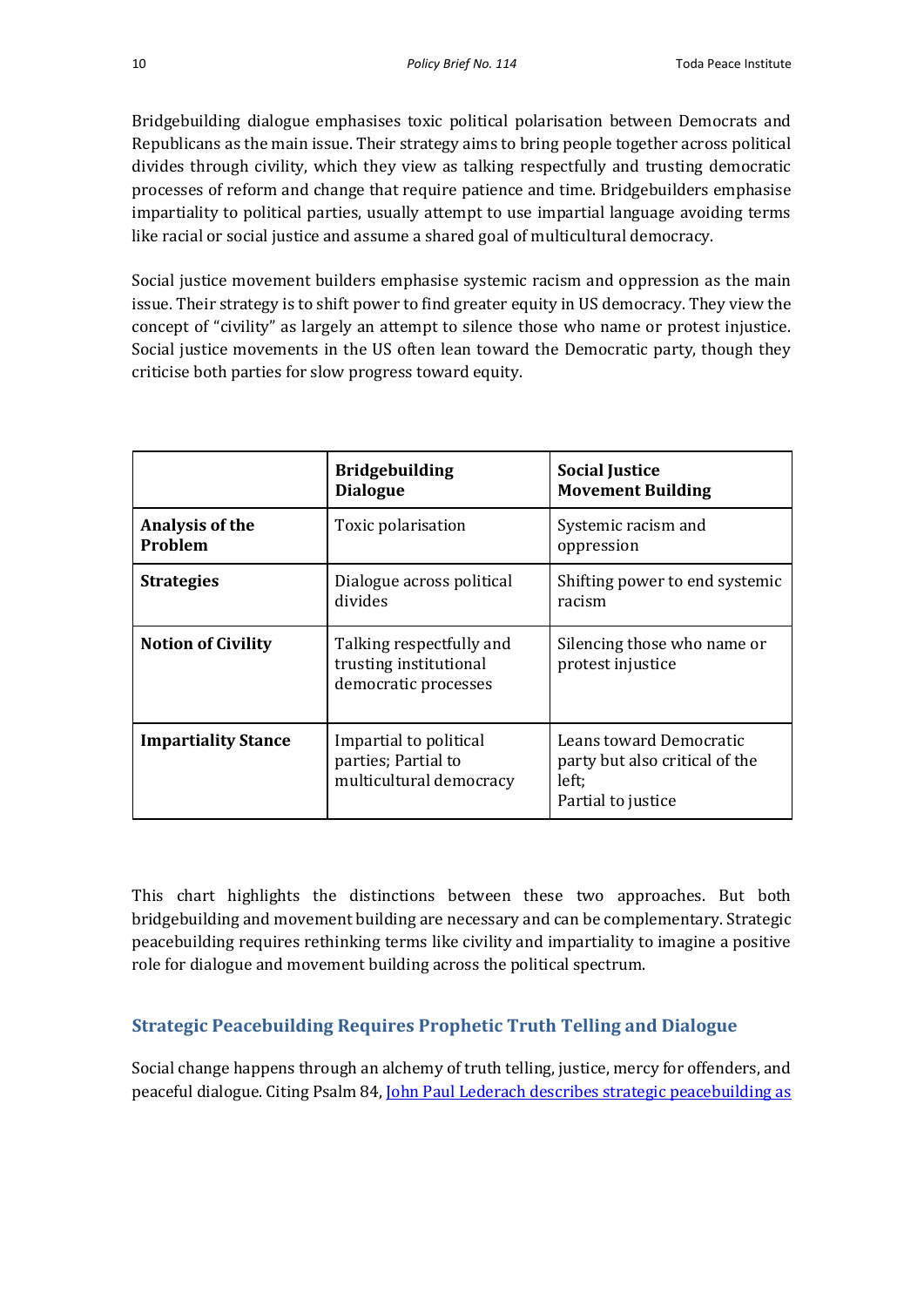[a "meeting place"](http://www.intractableconflict.org/www_colorado_edu_conflict/transform/jplchpt.htm) where "truth and mercy meet, and peace and justice kiss." These are not contradictory values or approaches. They are each necessary for sustainable peace.<sup>29</sup>

Communication about conflict can be painful and harmful. Some avoid all conflict and view it as disruption of harmony. Some peacebuilders believe "If you don't have anything positive to say, don't say anything at all." But throughout history, prophets have spoken uncomfortable truths and have brought about change. Within the US context, this means historic truth telling about the arrival of white European refugees and settlers, the genocide of First Nations peoples, the brutal violence of slavery, the politics of the Civil War, and the legacy of these events in today's social justice movements, which is necessary alongside dialogue aimed at fostering a sense of mercy and peace between people.

Communicating about conflict is a natural and necessary part of any society. Conflict is an opportunity for growth and positive change. Truth telling is a strategy to heighten public awareness of injustices. Truth telling requires effective communication to ensure that people can talk about history and their experience of injustice is heard and provokes change. The peacebuilding challenge is to communicate about conflict issues in ways that protect and affirm the humanity and dignity of all people. Peacebuilding cannot shy away from using terms like social justice or racial healing when these are central values of a sustainable peace.

Strategic peacebuilding requires both shifting power (truth telling and justice) and building relationships (mercy and peace) across the lines of conflict. [Adam Curle's classic diagram](https://defence-study.blogspot.com/2018/03/theories-of-conflict.html) mapping the complementarity of social movements and dialogue or negotiation illustrates the alchemy of strategic peacebuilding.

<sup>29</sup> Lederach, John Paul. (1998). "The Meeting Place" from Chapter 8, Journey *Towards Reconciliation, Scottdale*, Pennsylvania: Herald Press.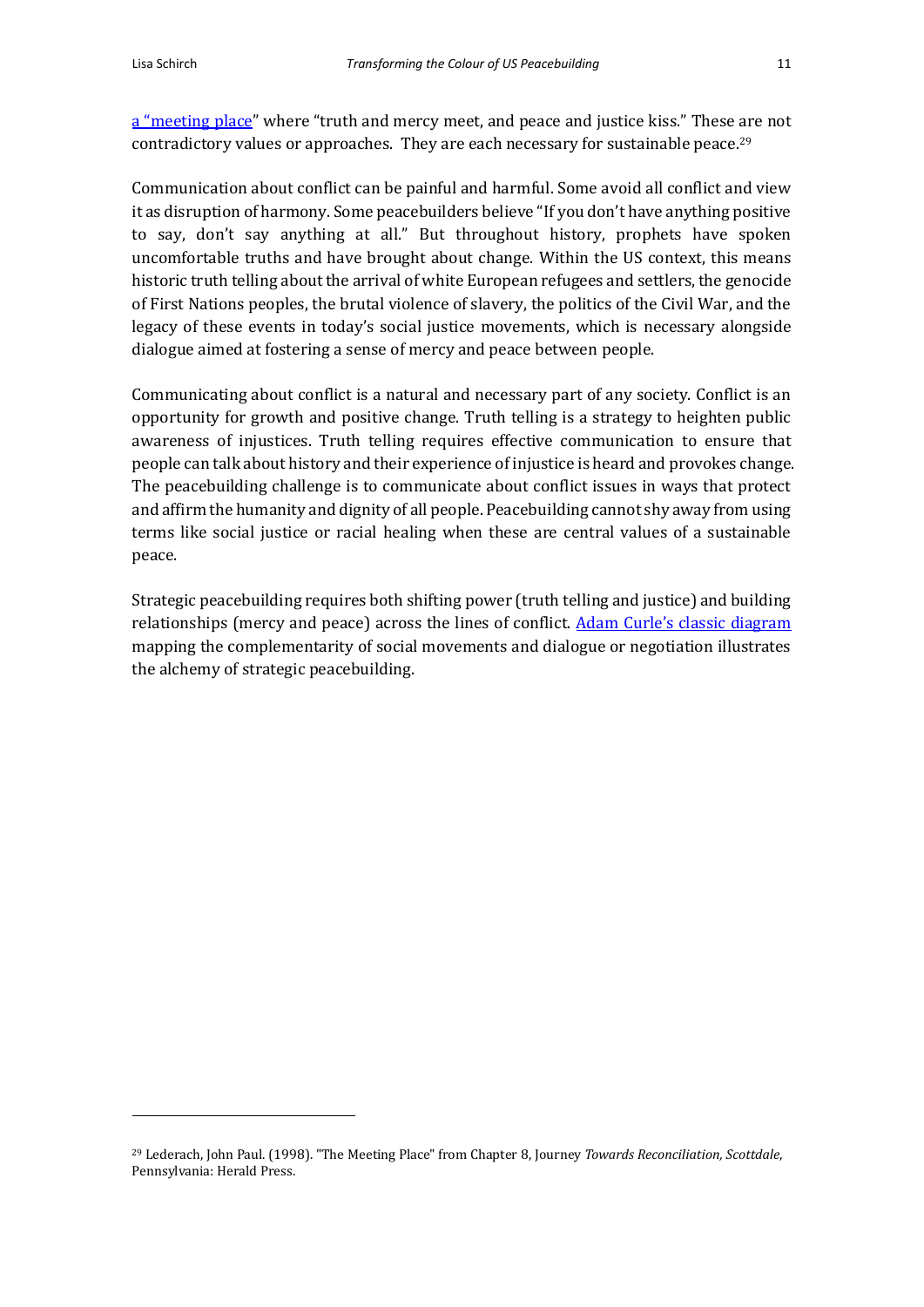

Adapted from Adam Curle by Schirch for Campt and Schirch, *Little book of Dialogue*, 2005

## **The Movement for Black Lives is Essential to Strategic US Peacebuilding**

Social movements like the Movement for Black Lives (M4BL) use advocacy and activism to shift power and increase public awareness related to public grievances. Social movements are essential peacebuilding processes when power is unbalanced.

The US is not the only country where one "side" of a conflict wants multicultural democracy and equal rights, while others openly support the dominance of one group over others. In most of these cases, nonviolent social movements with goals similar to M4BL created much of the momentum toward significant political change. The Filipino people's social movement against President Marcos's brutal regime created the momentum for the peace process. In Guatemala, the human rights movement also ripened the movement toward a peace process. South Africa successfully managed a political transition away from apartheid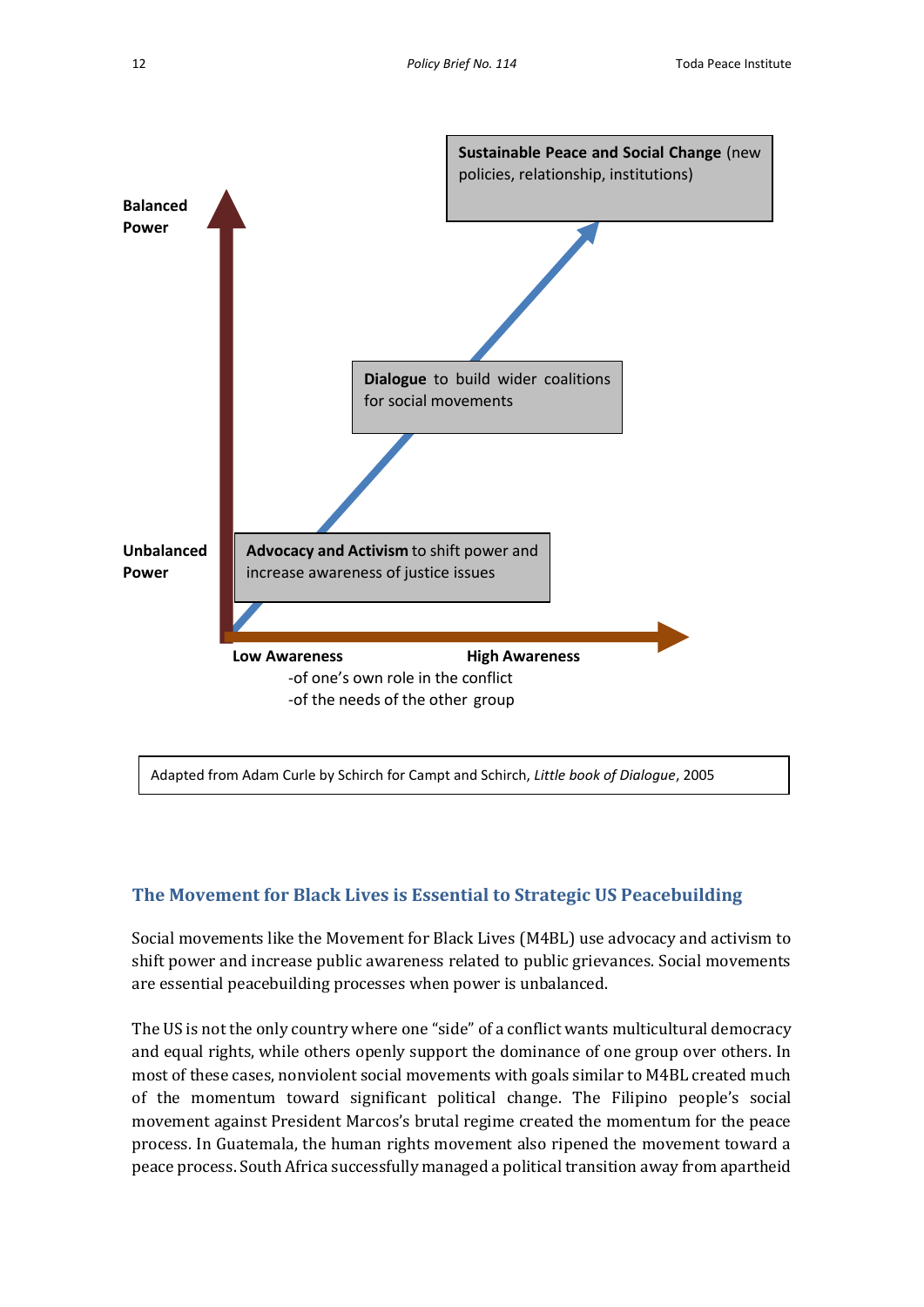and toward democracy, but it required the world and many white Afrikaners to support the anti-apartheid movement that had been previously labeled as terrorist and socialist. In each of these cases there were also armed insurgent groups. But nonviolent social movements pressing for multicultural democracy led the way to peace.

M4BL does not call itself a "peacebuilding" movement. But neither have many of the other groups around the world now credited with effective peacebuilding. The US peacebuilding field needs to embrace M4BL as a peacebuilding intervention. The M4BL movement meets all the basic criteria of peacebuilding.

### **1. Peacebuilding recognises that conflict is normal and can be productive.**

The goals of M4BL are to foster multiracial democracy in the US, with access to social goods and protections for rights of people of all ethnic and racial backgrounds. M4BL protests are a healthy, mostly nonviolent expression of conflict with the goal of improving US democracy. In 2020, there were over 10,000 public demonstrations against the police killing of George Floyd. Black Lives Matter (BLM) movement may be the *[largest social justice movement in US](https://www.nytimes.com/interactive/2020/07/03/us/george-floyd-protests-crowd-size.html)  [history](https://www.nytimes.com/interactive/2020/07/03/us/george-floyd-protests-crowd-size.html)* with up to 26 million people participating.

### **2. Peacebuilding requires addressing root causes.**

M4BL addresses the underlying economic, political, justice, and cultural systems that sustain ongoing violence and injustice. M4BL works on a platform that seeks to "end statesponsored surveillance, criminalisation, incarceration, detention, deportation, and killing of our people." M4BL advances public understanding of the systemic nature of racism and how institutions work to protect white supremacy while punishing and repressing the freedoms, self-determination, and rights of black and brown people.

# **3. Peacebuilding requires both shifting power and building relational bridges.**

Shifting power toward politically, economically, and socially marginalised groups is necessary to realise multicultural democracy. Peacebuilding also requires dialogue to build coalitions to support the movement, and dialogue to lessen the fears of the opposition who resist racial justice or multicultural democracy because of false or distorted information. The next section identifies how different types of bridgebuilding dialogue may contribute to social justice movement goals.

## **Type of Bridgebuilding Dialogue**

Dialogue is a cornerstone of the peacebuilding field of peacebuilding. But who dialogues with whom? On what topics? For what purpose?

The diagram below illustrates the relevance of bridgebuilding dialogue across the entire US political spectrum of opponents and advocates to multicultural democracy. Bridgebuilding dialogue can contribute in four ways: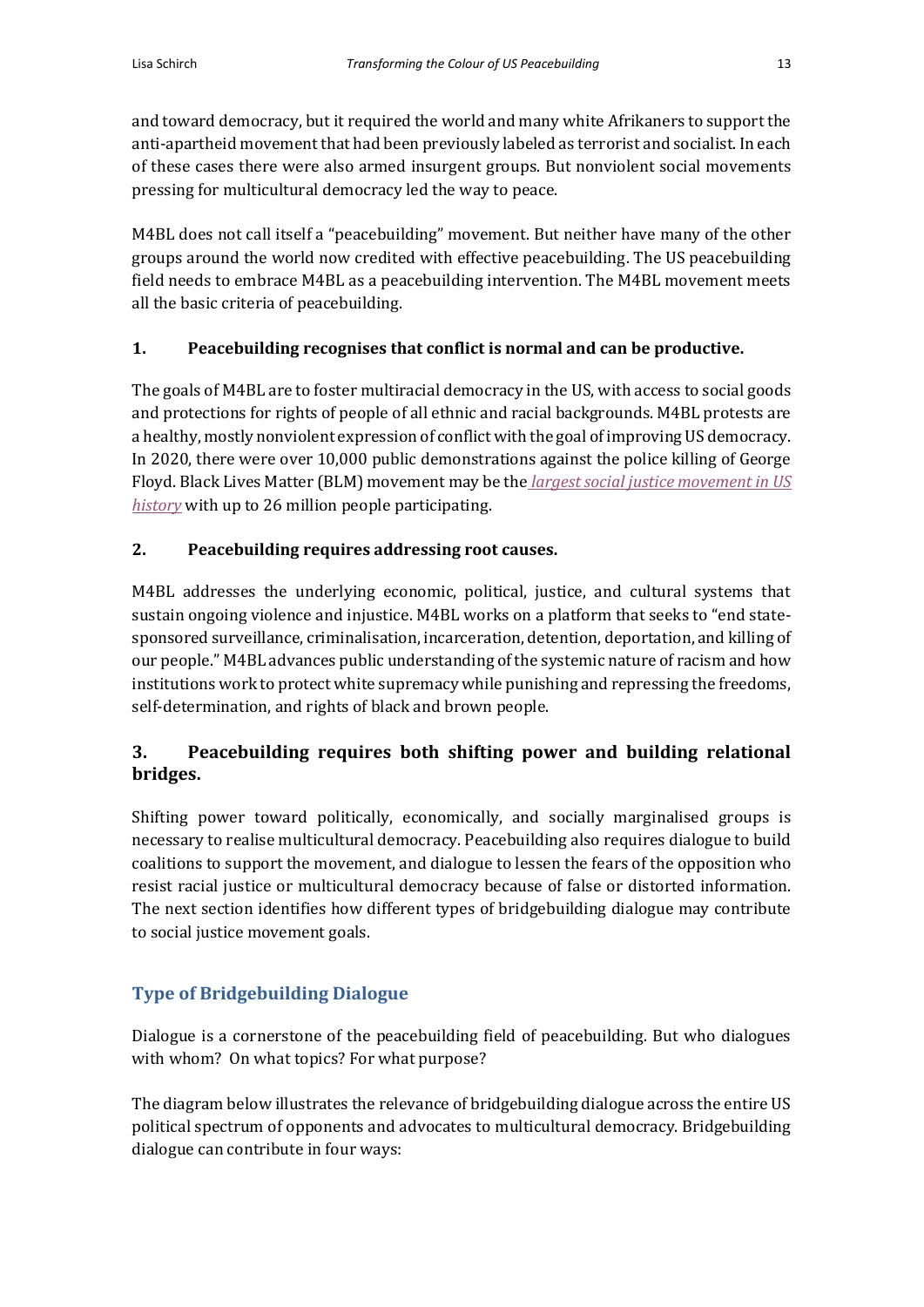- Build social justice coalitions between groups critical of the status quo
- Gain new white allies for the M4BL movement by reducing fear and addressing false or distorted information about M4BL
- Address toxic polarisation between moderate Republicans and Democrats who share the goal of multicultural democracy and racial equity and healing
- Foster disengagement from violent extremist groups



The **green bridge** illustrates that dialogue is useful for building coalitions among groups already working toward the goal of racial justice and a more robust multicultural democracy. Social movements begin with community organising dialogues on porches, around kitchen tables, and in digital communities as people learn about each other's interests and experiences and move toward collective action. The 170+ black-led organisations working together for the Movement for Black Lives (M4BL) represent decades of dialogue to build coalitions and alliances, and to prioritise goals and strategies such as protecting voting rights, rethinking public safety and policing, and mobilising public action against systemic discrimination.

The **yellow bridge** illustrates dialogue between the relatively "neutral" liberal Democrats who are less aware or motivated to support movements like M4BL. Groups like David Campt's *[The Dialogue Company](https://thedialoguecompany.com/meet-davidcampt)* and adrienne maree brown'[s](http://adriennemareebrown.net/2021/04/17/disrupting-the-pattern-a-call-for-love-and-solidarity/) *[Emergent Strategy](http://adriennemareebrown.net/2021/04/17/disrupting-the-pattern-a-call-for-love-and-solidarity/)* reflect the need for these types of bridgebuilding efforts.

The **purple bridge** includes hundreds of new nonpartisan dialogue and bridgebuilding efforts around the US, growing out of both left and right political groups to depolarise and build awareness on shared values. These efforts generally assume a shared goal in multicultural democracy.

The **red bridge** represents the dialogue to invite people who belong to violent extremist groups to disengage. On the far right, a small but significant percent of Americans hold a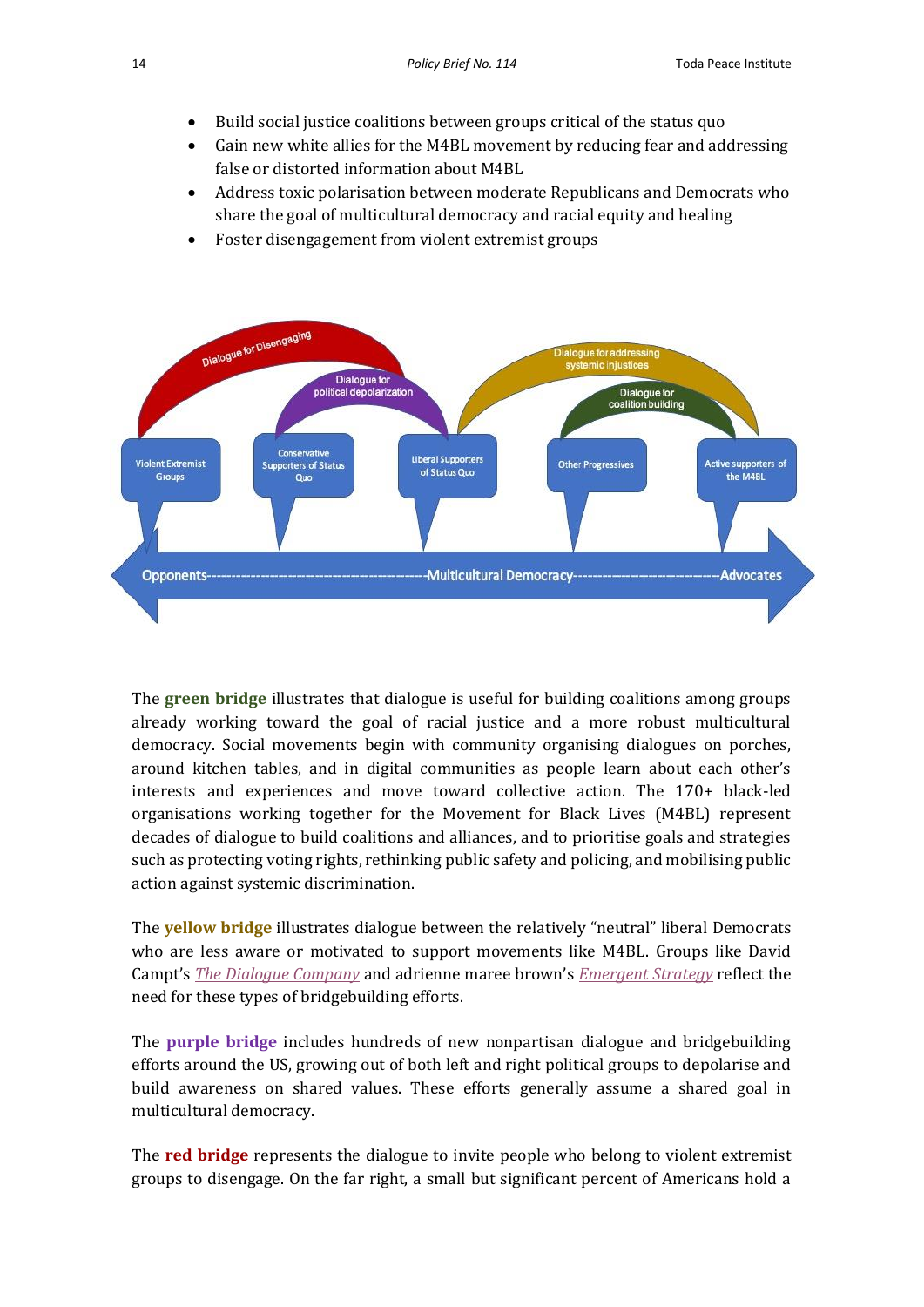worldview similar to ISIS and Al Qaeda. Caught up in a web of disinformation and fear mongering, this group believes that people of colour pose an existential threat to white people. This theory of change opposes multicultural democracy, and instead supports police and militia violence, criminalising nonviolent protest, and voting restrictions. Influential political leaders on right-wing news outlets like Fox News spread baseless fears of voting fraud and "migrant invasions" and demonize activist groups. White violent extremist groups like those that attacked the US Capital on January 6 chant slogans about "taking back our country" through violent force. Former white extremists in groups lik[e](https://www.lifeafterhate.org/) *[Life After Hate](https://www.lifeafterhate.org/)* use dialogue with current white extremists to disengage from violence and reintegrate them into other communities.

Each of these types of bridgebuilding may attract people at different points in their lives. No one should feel like they are forced to take part in a dialogue that undermines their inherent human dignity. Yet each of these types of bridgebuilding can be an effective path toward personal change. It can humanise people who hold different views, and it can defuse anger and tension creating an opportunity for greater learning and movement away from dehumanisation.

### **Policy Recommendations**

Multicultural democracy requires black, brown, and white changemakers to work in ways that create synergy. Transforming the colour of US peacebuilding will require special attention from funders and civil society.

#### **To Funders**

US funders are pouring millions of dollars into new bridgebuilding initiatives aimed at depolarisation, many with no connection to the field of peacebuilding and its decades of lessons on using dialogue for social change.

*Fund both movements and inter-group dialogue:* Recognise that both strategies make important contributions to change. Funders should invest not only in "purple" bridgebuilding dialogue between Democrats and Republicans, but also "green" bridgebuilding to support coalition building in social justice movements, "blue" bridgebuilding to build white support for racial justice, and "red" bridgebuilding to support people leaving white extremist organisations.

*Fund training in strategic peacebuilding:* Training could help ensure that any new dialogue efforts learn lessons from decades of strategic peacebuilding, including how to link dialogue with social movements to build broader coalitions for change.

#### **To Civil Society**

*Recognize the political forces aiming to polarize the US public and undermine democracy:*  There are powerful political forces deliberately spreading disinformation aimed at dividing the US public and undermining public trust in government, the news media,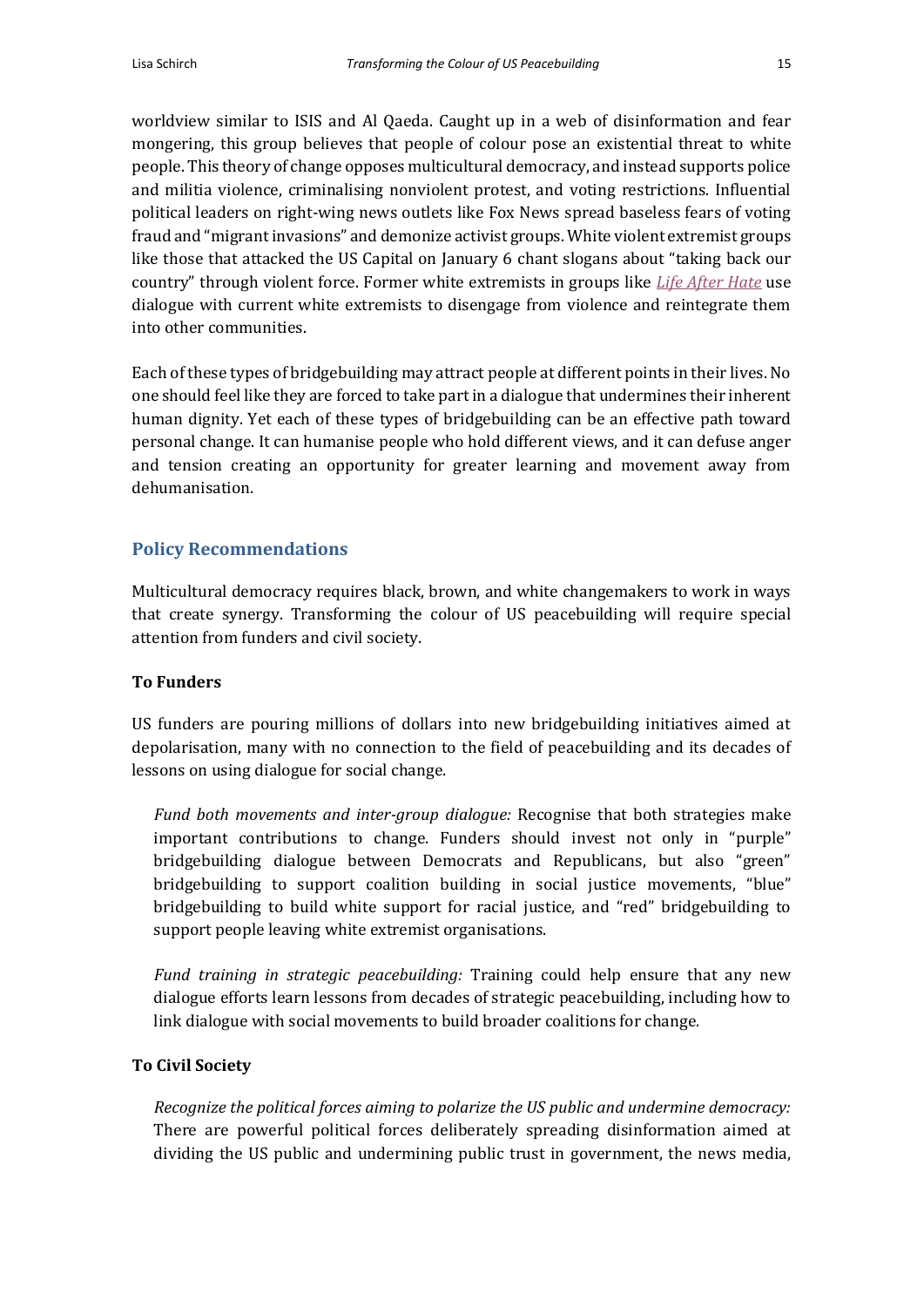science, and academia. These same forces aim to restrict public protest and voting rights. Intergroup political dialogue is unlikely to influence these powerful political interests.

*Support efforts to build power to support multicultural democracy:* Social movement strategies are necessary to confront the political strategies fueling polarisation and undermining social cohesion.

*Choose terms carefully:* US peacebuilders should take note of the dangers of terms like "civility" and "impartiality" when these terms are used to prevent truth telling and protests against the status quo.

*Use dialogue skills within movements to build broader coalitions:* Movements are more likely to succeed if they have broad support. Dialogue is a useful tool to build coalitions between groups that may find common ground and shared goals.

*Dialogue to address political polarisation should foster brave spaces for difficult conversations.* Dialogue skills are necessary to explore the experiences that shaped their beliefs, and to gain an understanding and compassion for others. But any form of bridgebuilding dialogue requires participants to sit with the discomfort of hearing painful experiences, an honest power analysis of who wins and who loses in the status quo, and a level of truth telling that may be perceived as "uncivil" and "partial."

*Coordinate dialogue and movement strategies for change to transform the current colour of US peacebuilding.* A handful of new initiatives attempts to address the issues outlined in this policy brief. The **[Horizon's Project](https://www.partnersglobal.org/horizons-project/) led** by Maria Stephan and hosted by Partner's Global and Humanity United is one of the newest initiatives bringing together black and white peacebuilders and movement builders. More efforts are needed to create shared opportunities for learning, dialogue, strategizing, and coordination between black and white changemakers in the US.